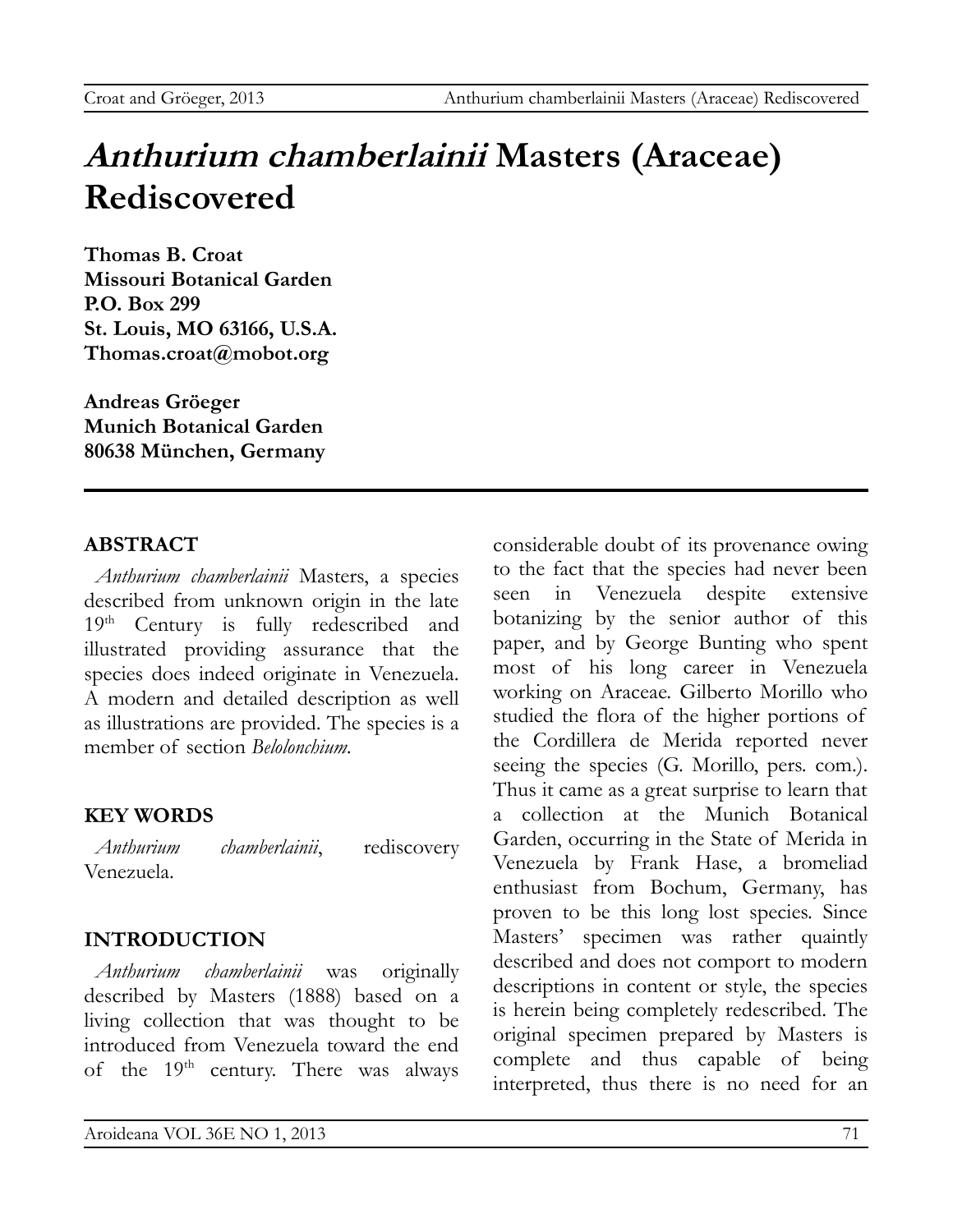

**Figure 1.** A–D. *Anthurium chamberlainii* Masters. (*Croat & Gröeger 103048*). A. Habit with spathe and spadix showing inflorescence on upper right open and young inflorescence on lower left closed. B. Leaf blade, adaxial surface. C. Leaf blade, abaxial surface showing closeup of sinus and posterior ribs. D. Weathered cataphylls and petiole bases with young inflorescence.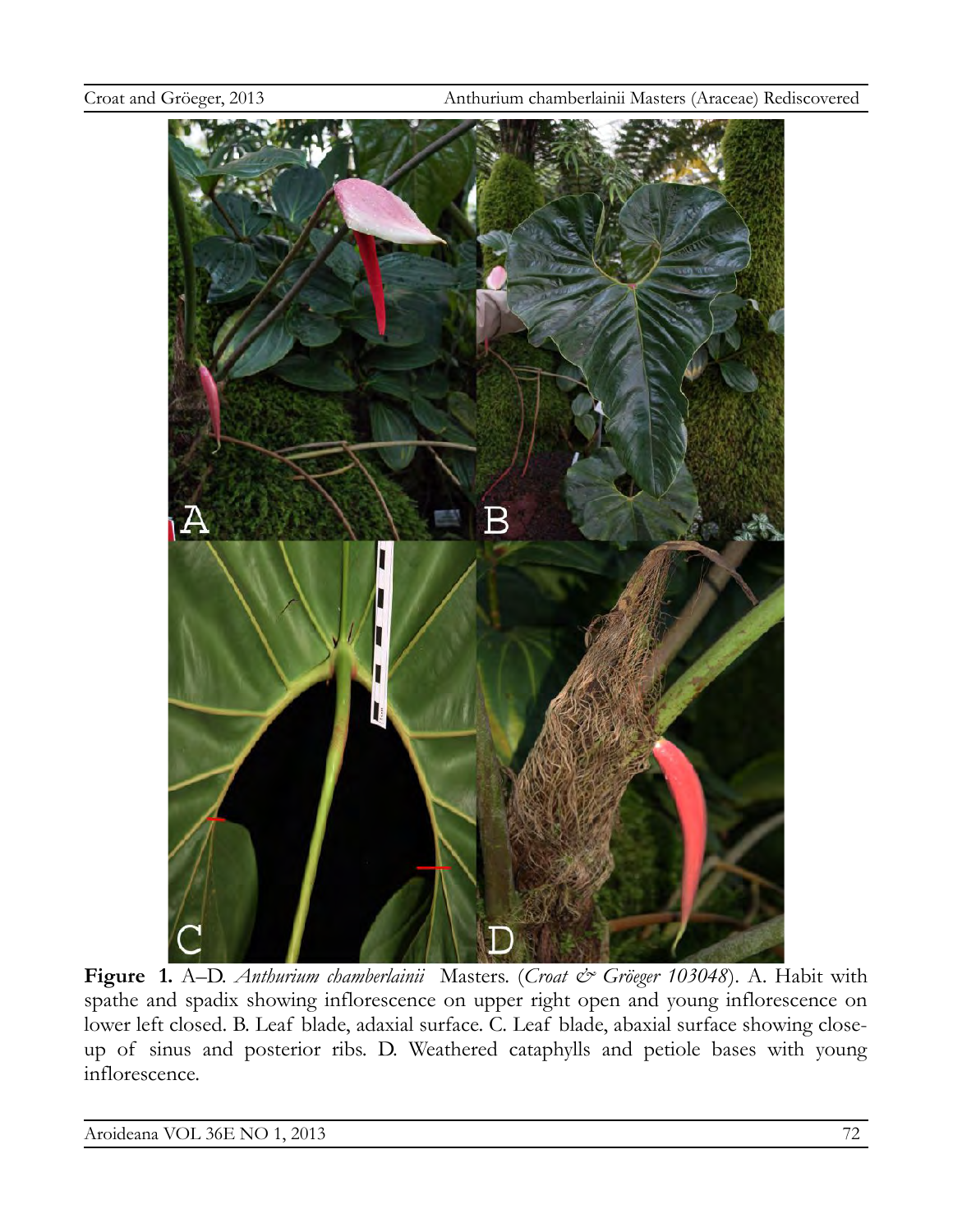

**Figure 2.** A–D. *Anthurium chamberlainii* Masters. (*Croat & Gröeger 103048*). A. Inflorescence showing spreading spathe and pendent spadix. B. Base of inflorescence showing bicolored stipe. C. Base of inflorescence showing stipe, base of spadix and open exserted anthers with pollen. D. Base of inflorescence, close-up showing long emergent stamens.

Aroideana VOL 36E NO 1, 2013 73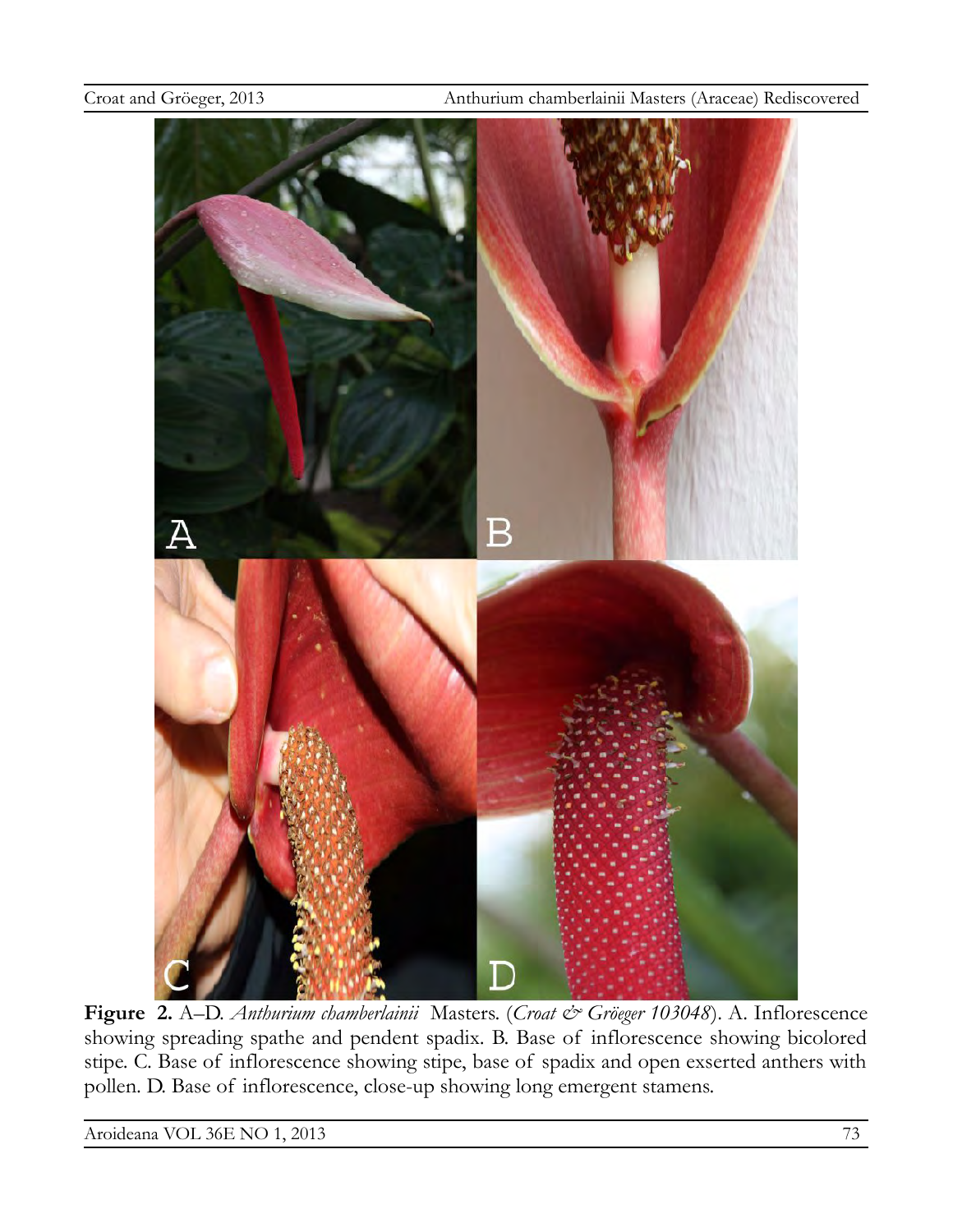epitype. However the current collection cited below serves to provide greater accuracy of location and its description is comparable to other species making direct comparisons possible. The new description was reentered into the Lucid Anthurium Key.

**Anthurium chamberlainii** Masters, *Gard. Chron.*, III, 1888(1): 462. Figure 67. 1888. Type: Venezuela, exact locality unknown, *Masters s.n*. (K). Figures 1. & 2.

Stems to less than 1 m long; **internodes** short, to 4 cm diam.; **cataphylls** to 20 cm long, persisting as a network of reddish brown fibers; **petioles** 150 cm long, erectspreading, subterete, unribbed, smooth geniculum 6 cm long, slightly thicker than petiole, tinged conspicuously with red; **blade** ovate-triangular-sagittate, 95 cm long, 70 cm wide, 1.4 times longer than wide, dark green and semiglossy above, moderately paler and semiglossy below, short-acuminate at apex, deeply lobed at base; margin broadly undulate more or less throughout; **anterior lobe** weakly concave and broadly convex along margins; **posterior lobes** 22 cm long, 25 cm wide, directed inward and held somewhat erect in live condition; **sinus** hippocrepiform, 11 cm deep, 18 cm wide, closed and subreniform when closed, more or less rounded at apex; **major veins** narrowly rounded, unribbed, moderately paler than the surface; **basal veins** 9–10 pairs, 1st pair free to the base, 2nd pair fused 5.5 cm, 3rd pair fused 8–8.5 cm, 4th pair fused 12–12.5 cm, 6th & 7th and higher order pairs fused 15 cm, 8<sup>th</sup> & 9<sup>th</sup> fused to 16–17.5 cm; **posterior rib** weakly moderately curved, especially toward the apex 17.5 cm long, naked along the sinus for most of its length, to 15 cm; **primary lateral veins** 7–8 pairs, arising at a 45–50° angle; **collective veins** arising from the 4th pair of basal veins, but weakly loopconnecting from  $6<sup>th</sup>$  pair of basal veins, (2–)5–10 mm from margin; **tertiary veins** moderately obscure, weakly raised upon drying. INFLORESCENCE erect spreading; **peduncle** 60 cm long, 1.3 cm diam.; **spathe** 20–21 cm long, 10–11 cm wide when flattened, hooding, spreading forward at ca. 120° from peduncle, naviculiform, prominently attenuated at apex, reddish in bud, reddish violet except light greenish along margin at anthesis outside, reddish violet except thin, light greenish margin inside; **spadix** stipitate (stipe 12 mm long, 9 mm diam., whitish except pinkish at apex) 24.8–26 cm long, 3 cm diam. (drying to 1.8 cm diam.), oblongfusiform, orangish red (drying reddish brown), directed mostly downward and an angle of 90°, gradually tapered to apex, narrowly rounded at apex; **flowers** 12–15 visible per spiral, 3.2–3.5 mm long, 1.8–2.1 mm wide; **tepals** drying medium reddish brown, matte, conspicuously granular; lateral tepals 1.8–2 mm, inner margin broadly rounded, outer margin 2-sided; **stamens** whitish, protruded at anthesis and persisting to ca. 3 mm above tepals; anthers 1.8–2 mm long, 0.6 mm wide; pollen yellow.

*Anthurium chamberlainii* is endemic to Venezuela, known only from the State of